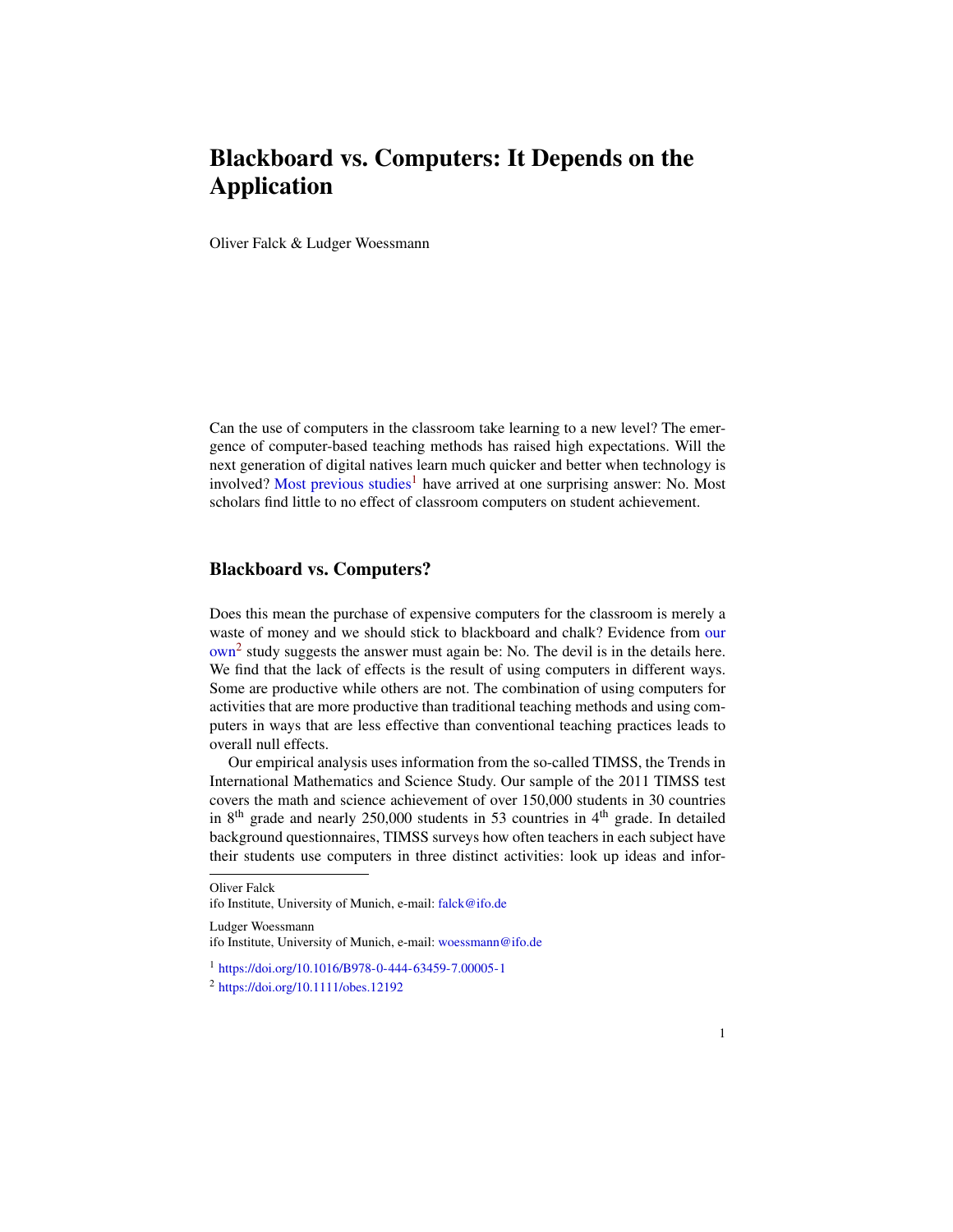mation; practice skills and procedures; and (only in  $8<sup>th</sup>$  grade) process and analyze data.

In line with most of the literature, we do not find a significant effect of computer use on student achievement in math and science on average. However, we find that this null effect is indeed the result of positive and negative effects of specific computer uses: Students' achievement profits from using computers to look up information but suffers from using computers to practice skills (and it is unaffected by using computers to process data).

## Blackboard and Computers

The central point in our reasoning is that there are opportunity costs of time, meaning that each classroom minute can only be used in one way or another. Time spent on the computer is time that is unavailable for other modes of teaching. Researching information on the internet does not have a conventional teaching equivalent that is equally effective. In the context of a geography class for instance, rummaging through an encyclopedia is less efficient than using an online search engine to gather detailed and up-to-date information. Thus, using classroom computers to explore information does, in fact, increase student learning.

Practicing skills, however, apparently can be achieved more efficiently applying traditional teaching methods. Solving mathematical equations under the teacher's guidance, for instance, will further mathematical understanding more efficiently than using inflexible drill and practice programs. In this case, the use of computers will decrease student learning.

## Policy Implications

Our results also have implications for policy. Recently there has been a big push in many countries to bring computers into classrooms resulting in numerous initiatives that invest large sums of money in classroom technology. According to our findings, the success of these initiatives will depend on the specific uses that the computers are brought to. This not only entails investing in the appropriate hardware but also developing suitable applications.